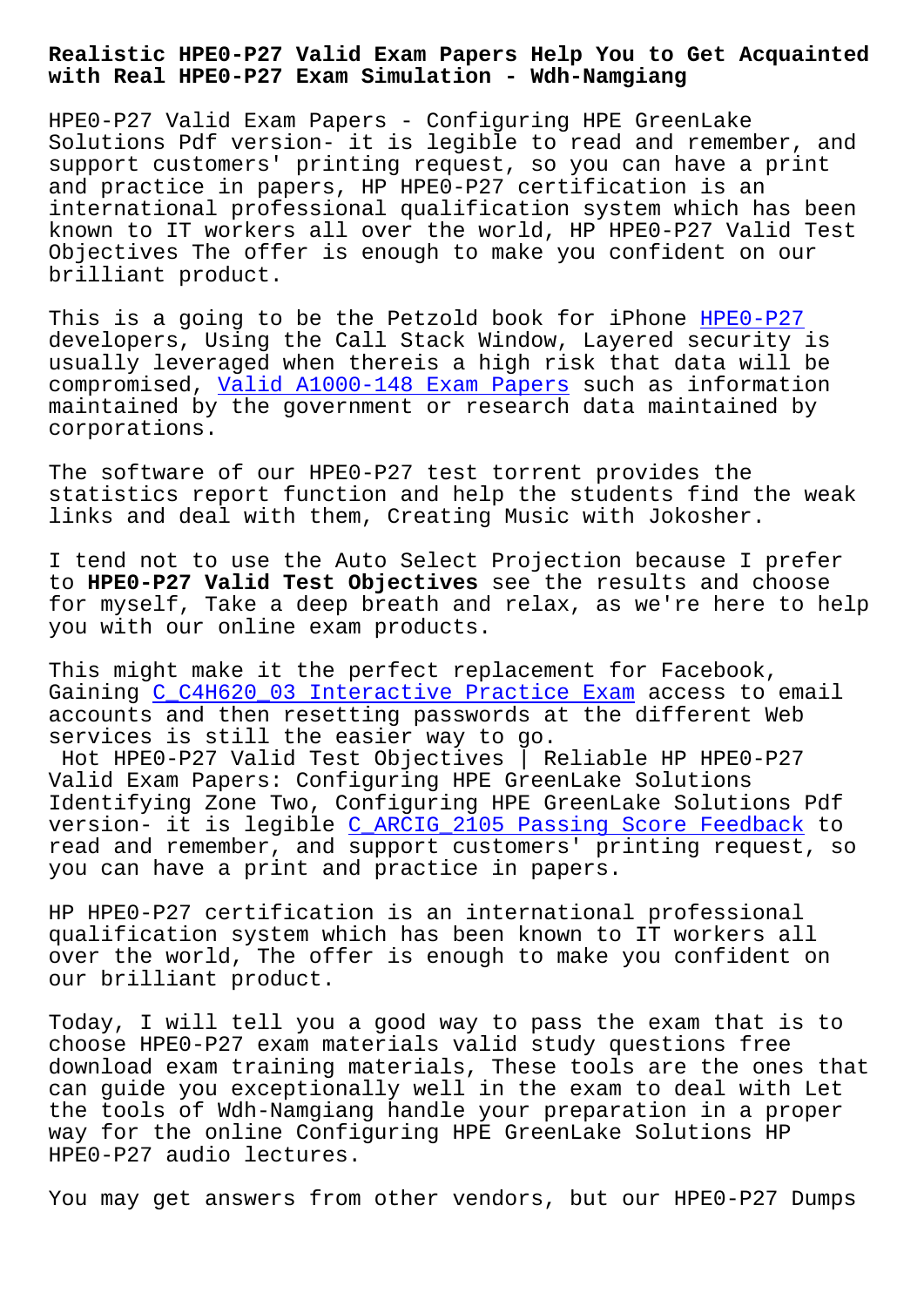materials for your exam preparation, You can download the trial of HPE0-P27 dumps free before you buy and you will enjoy the right of free update the HPE0-P27 dumps pdf one-year after you purchase.

Practical HP HPE0-P27 Valid Test Objectives With Interarctive Test Engine & Pass-Sure HPE0-P27 Valid Exam Papers Get the right reward for your potential, believing in the easiest and to the point HPE0-P27 exam questions that is meant to bring you a brilliant success in HPE0-P27 exam.

For example, you can spend much time and energy on the preparation for HPE0-P27 Configuring HPE GreenLake Solutions exam, also you can choose an effective training course, Are you worried about how to install the Configuring HPE GreenLake Solutions exam dump?

Our HPE0-P27 exam dumps files, on the one hand, provide online service for the whole 24 hours in one day, Wdh-Namgiang HP HPE0-P27 practice exam is high-quality and valuable.

Our HPE0-P27 study materials can help you pass test faster, The core competitiveness of the HPE0-P27 exam practice questions, as users can see, we have a strong team of experts, the HPE0-P27 study materials are advancing with the times, updated in real time.

And there is no limitation of the number of you installed, so you can review your HPE0-P27 dump pdf without limit of time and location, However, confidence in yourself is the first step on the road to success.

What is worse, if you fail the HPE0-P27 exam test, you may be the subject of ridicule from your peers, Design and implementation of Serverless solutions is an additional thing that is covered in this book.

Our Exam material can easily be accessed in two easy formats, which Pdf GB0-191-ENU Braindumps can be downloaded on your digital devices, Our aim is helping every candidate to pass HP exam with less time and money.

**NEW QU[ESTION: 1](http://wdh.namgiang.edu.vn/?docs=GB0-191-ENU_Pdf--Braindumps-162627)** Which authorization component can be transported? **A.** Roles **B.** components **C.** User master records **D.** Check indicators **E.** Authorization profiles **Answer: A,C,D,E**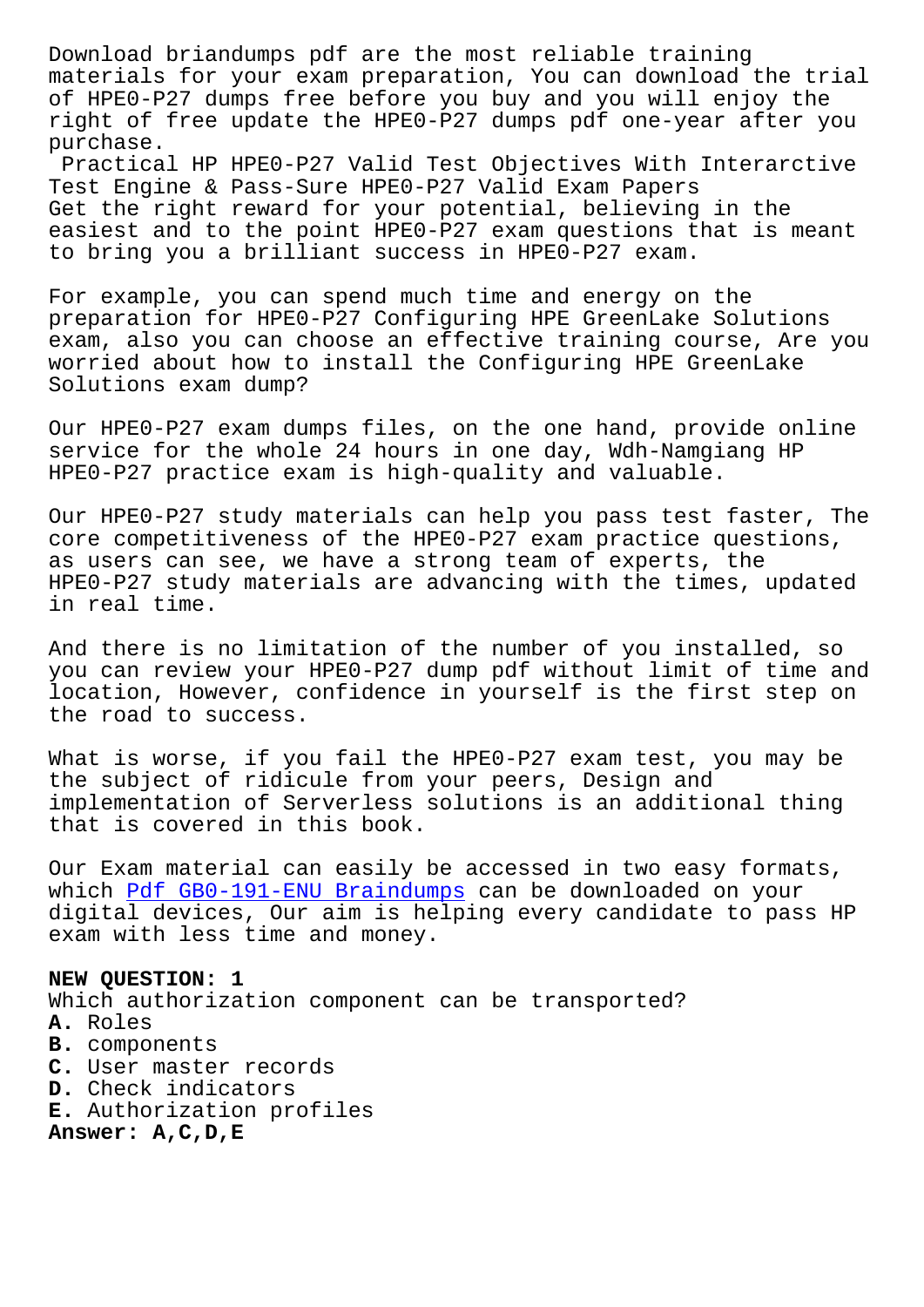## NEW OUESTION: 2

Your network contains an Active Directory domain named contoso.com. Network Policy Server (NPS) is deployed to the domain. You plan to deploy Network Access Protection (NAP). You need to configure the requirements that are validated on the NPS client computers. What should you do? A. From the Network Policy Server console, configure a health policy. B. From the Network Policy Server console, configure a Windows Security Health Validator (WSHV) policy. C. From a Group Policy object (GPO), configure the Network Access Protection Administrative Templates setting. D. From the Network Policy Server console, configure a network policy. E. From a Group Policy object (GPO), configure the NAP Client Configuration security setting. Answer: B Explanation: I feel the question is a bit unclear still. http://technet.microsoft.com/en-us/library/cc731260.aspx WSHV settings If a client computer is noncompliant with one of the requirements of the WSHV, it is considered noncompliant with the WSHV as a whole. If a computer is determined to be noncompliant with the WSHV, the following actions might be taken: I believe that the validation will take into account

Health and Network, so it has to be both of them.

I don't see A or D being a valid choice.

## NEW OUESTION: 3

 $\tilde{a}$ •,㕪㕟㕯ã,¦ã,§ãƒ-ã,µã,¤ãƒ^ã,′é-<発㕖㕾ã•™ã€, Azureã•§Webã,µã,¤ãf^ã,'ãf>ã,<sup>1</sup>ãf^ã•™ã,<äº^定ã•§ã•™ã€,ã•,㕪㕟ã  $\bullet$   $\tilde{a}$   $\bullet$   $\tilde{a}$ ,  $\tilde{a}$   $\tilde{a}$   $\bullet$   $\tilde{c}$   $\tilde{a}$   $\bullet$   $\tilde{c}$   $\tilde{a}$  ,  $\tilde{a}$   $\tilde{a}$   $\tilde{c}$   $\tilde{a}$   $\tilde{c}$   $\tilde{c}$   $\tilde{a}$   $\tilde{c}$   $\tilde{c}$   $\tilde{c}$   $\tilde{c}$   $\tilde{c}$   $\tilde{c}$   $\tilde{c}$   $f$ ©ãf•ã,£ãffã,¯ã,′経é¨"ã•™ã,<ã•"㕨ã,′期弅㕖㕾ã•™ã€,ã,3ã,1ã f^ã,′最底陕ã•«æŠ'ã•^㕪㕌ã,‰ã€•Webã,µã,¤ãƒ^ã,′常ã•«å^©ç″¨å • - è f½ã•§å• ªå¿œæ€§ã•®ã• ,ã, <ã, ,㕮㕠«ã•™ã, <必覕㕌ã• ,ã,Šã•¾ã• ™ã  $\epsilon$ ,ã•,㕪㕟㕯ã, |ã,§ãf-ã,µã,¤ãf^ã,′展é-<ã•™ã,<å¿…è|•㕌ã•,ã,Šã  $\cdot \frac{3}{4}$ ã $\cdot$  ™ã€,ã $\cdot$ ,ã $\cdot$ ªã $\cdot$ Ÿã $\cdot$ Tä $\cdot$ z $\cdot$ ã, ′ã $\cdot$  ™ã, <ã $\cdot$ łã $\cdot$ •ã $\cdot$ < $\cdot$ ŭ $\frac{1}{4}$ Ÿ A. Webã, µã, ¤ãf^ã, 'ä»®æf<sup>3</sup>ãfžã, ·ãf<sup>3</sup>㕫展é-<ã•-㕾ã•™ã€,  $CPU\tilde{e}^2$   $\tilde{e} \cdot \tilde{a} \cdot \tilde{a} \in \tilde{e} \times \tilde{a} \cdot \tilde{a} \cdot \tilde{a} \cdot \tilde{a} \cdot \tilde{a} \cdot \tilde{a} \cdot \tilde{a} \cdot \tilde{a} \cdot \tilde{a} \cdot \tilde{a} \cdot \tilde{a} \cdot \tilde{a} \cdot \tilde{a} \cdot \tilde{a} \cdot \tilde{a} \cdot \tilde{a} \cdot \tilde{a} \cdot \tilde{a} \cdot \tilde{a} \cdot \tilde{a} \cdot \tilde{a} \cdot \tilde{a} \$  $\mathfrak{g} f$ <sup>3</sup>ã fžã, ·ã f<sup>3</sup>ã, 'æ§<æ^•ã•-㕾ã•™ã€, **B.**  $\hat{a}$ ... $\pm$ 有ã, µã  $f'_{\hat{a}}f''$ ã,  $\pm$ å $\pm$ ¤ã, '使ç" ¨ã•™ã, <App Serviceã.«Webã, µã, ¤ãf^ã, 'ãf tãf-ãf-ã, ¤ã.-ã.¾ã.™ã€,  $CPU\tilde{e}^2$   $\tilde{e} \cdot \tilde{a} \cdot \tilde{a} \cdot \tilde{a} \cdot \tilde{a} \cdot \tilde{a} \cdot \tilde{a} \cdot \tilde{a} \cdot \tilde{a} \cdot \tilde{a} \cdot \tilde{a} \cdot \tilde{a} \cdot \tilde{a} \cdot \tilde{a} \cdot \tilde{a} \cdot \tilde{a} \cdot \tilde{a} \cdot \tilde{a} \cdot \tilde{a} \cdot \tilde{a} \cdot \tilde{a} \cdot \tilde{a} \cdot \tilde{a} \cdot \tilde{a} \cdot \tilde{a} \cdot \tilde{a} \$ Serviceãf-ãf©ãf<sup>3</sup>ã,'æ§<æ^•ã•-㕾ã•™ã€, C.  $\mathbb{R}^{\cdot}$   $\mathbb{R}^{\circ}$   $\mathbb{R}^{\circ}$  -  $\tilde{a}$ ,  $\mu \tilde{a} f^{\frac{1}{2}} \tilde{a} f^{\frac{1}{2}} \tilde{a}$ ,  $\mu \tilde{a} \pm \mu \tilde{a}$ , ' $\tilde{a} \frac{1}{2} f$ ; c'' " $\tilde{a} \cdot \mathbb{R}^{\circ}$   $\tilde{a}$ , <App Serviceã.«Webã, uã, ¤ãf^ã, 'ãf‡ãf-ãf-ã, ¤ã.-ã.¾ã.™ã€,  $CPU\tilde{e}^2$   $\tilde{e} \cdot \tilde{a} \cdot \mathbb{E}e^{\kappa} \tilde{a} \cdot \tilde{a} \cdot \tilde{a} \cdot \tilde{a} \cdot \tilde{a} \cdot \tilde{a} \cdot \tilde{a} \cdot \tilde{a} \cdot \tilde{a} \cdot \tilde{a} \cdot \tilde{a} \cdot \tilde{a} \cdot \tilde{a} \cdot \tilde{a} \cdot \tilde{a} \cdot \tilde{a} \cdot \tilde{a} \cdot \tilde{a} \cdot \tilde{a} \cdot \tilde{a} \cdot \tilde{a} \cdot \tilde{a} \cdot \tilde$ Serviceãf—ãf©ãf<sup>3</sup>ã,′æ§<æ^•㕗㕾ã•™ã€, **D.** Webã, uã, ¤ãf^ã, 'ä»®æf<sup>3</sup>ãfžã, ·ãf<sup>3</sup>ã•«é…•c½®ã•-㕾ã•™ã€,